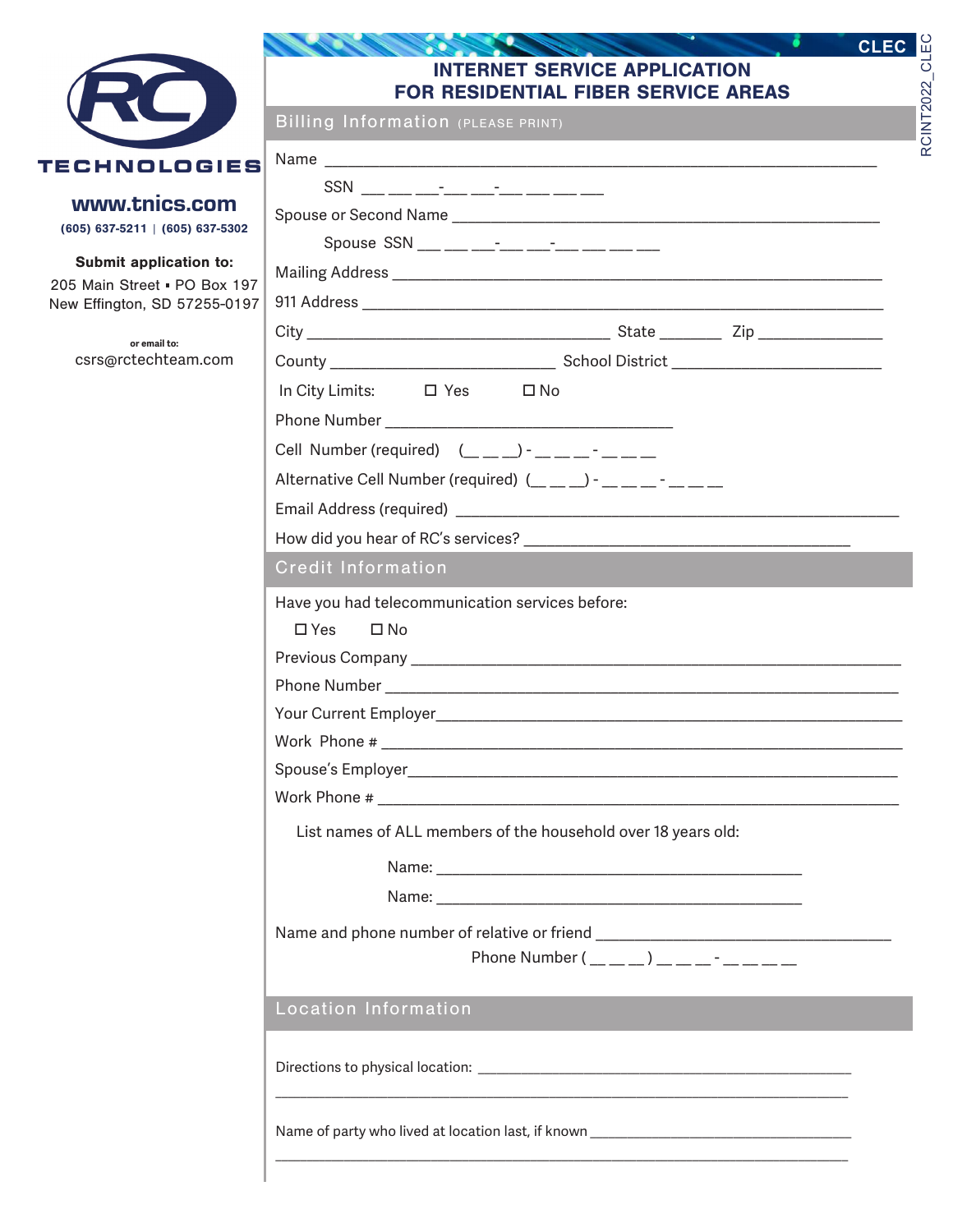| CLEC      | 1. Match the Internet & Wi-Fi to Your Level of Online Activities                                                                                                                                                                                                                                                                                                                                                                                                                                                                                                                                                                                                                                                                                                                                    |                                                                                                                                                                                                                                             |                                           |                                                                                                                                                                                                                                                                                                                                                                                                                                                                                                                                                                                                                                                                                                                                                                                                                             |  |
|-----------|-----------------------------------------------------------------------------------------------------------------------------------------------------------------------------------------------------------------------------------------------------------------------------------------------------------------------------------------------------------------------------------------------------------------------------------------------------------------------------------------------------------------------------------------------------------------------------------------------------------------------------------------------------------------------------------------------------------------------------------------------------------------------------------------------------|---------------------------------------------------------------------------------------------------------------------------------------------------------------------------------------------------------------------------------------------|-------------------------------------------|-----------------------------------------------------------------------------------------------------------------------------------------------------------------------------------------------------------------------------------------------------------------------------------------------------------------------------------------------------------------------------------------------------------------------------------------------------------------------------------------------------------------------------------------------------------------------------------------------------------------------------------------------------------------------------------------------------------------------------------------------------------------------------------------------------------------------------|--|
| RCINT2022 |                                                                                                                                                                                                                                                                                                                                                                                                                                                                                                                                                                                                                                                                                                                                                                                                     |                                                                                                                                                                                                                                             |                                           |                                                                                                                                                                                                                                                                                                                                                                                                                                                                                                                                                                                                                                                                                                                                                                                                                             |  |
|           | Heavy<br><b>users</b><br><b>Mutiple Users</b><br><b>Many Devices</b><br><b>Streaming Video &amp; Music</b><br><b>Advance Gaming</b><br><b>Work from Home</b><br><b>Smart Home / Security Cameras</b>                                                                                                                                                                                                                                                                                                                                                                                                                                                                                                                                                                                                | <b>Recommeded for Families</b><br>with Children<br><b>Multiple</b><br><b>users</b><br><b>Multiple Users</b><br><b>Multiple Devices</b><br><b>Streaming Video &amp; Music</b><br><b>Light Gaming</b><br><b>Smart Home / Security Cameras</b> |                                           | Light<br>users<br>1-2 Users<br><b>Few Devices</b><br><b>Email</b><br><b>Surfing</b>                                                                                                                                                                                                                                                                                                                                                                                                                                                                                                                                                                                                                                                                                                                                         |  |
|           | 500 Mb x 500 Mb 250 Mb x 250 Mb                                                                                                                                                                                                                                                                                                                                                                                                                                                                                                                                                                                                                                                                                                                                                                     |                                                                                                                                                                                                                                             |                                           | 100 Mb x 100 Mb                                                                                                                                                                                                                                                                                                                                                                                                                                                                                                                                                                                                                                                                                                                                                                                                             |  |
|           | \$139<br>per month                                                                                                                                                                                                                                                                                                                                                                                                                                                                                                                                                                                                                                                                                                                                                                                  | \$109<br>per month                                                                                                                                                                                                                          |                                           | \$105<br>per month                                                                                                                                                                                                                                                                                                                                                                                                                                                                                                                                                                                                                                                                                                                                                                                                          |  |
|           | <b>Network Management</b>                                                                                                                                                                                                                                                                                                                                                                                                                                                                                                                                                                                                                                                                                                                                                                           | Network Management                                                                                                                                                                                                                          |                                           | <b>Network Management</b>                                                                                                                                                                                                                                                                                                                                                                                                                                                                                                                                                                                                                                                                                                                                                                                                   |  |
|           | <b>PREMIUM WI-FI</b><br>- Wi-Fi 6 Technology<br>- App To Control Wi-Fi                                                                                                                                                                                                                                                                                                                                                                                                                                                                                                                                                                                                                                                                                                                              | <b>PREMIUM WI-FI</b><br>- Wi-Fi 6 Technology<br>- App To Control Wi-Fi                                                                                                                                                                      |                                           | <b>PREMIUM WI-FI</b><br>- Wi-Fi 6 Technology<br>- App To Control Wi-Fi                                                                                                                                                                                                                                                                                                                                                                                                                                                                                                                                                                                                                                                                                                                                                      |  |
|           | ProtectIQ                                                                                                                                                                                                                                                                                                                                                                                                                                                                                                                                                                                                                                                                                                                                                                                           | ProtectIQ™                                                                                                                                                                                                                                  |                                           |                                                                                                                                                                                                                                                                                                                                                                                                                                                                                                                                                                                                                                                                                                                                                                                                                             |  |
|           | RC's Premium Wi-Fi App, CommandIQ®   Included<br>RC's Premium Wi-Fi app, CommandIQ, works as a dashboard and<br>remote control for your Wi-Fi. The app allows to you control<br>your home's wi-fi, like pause wi-fi to any device at anytime<br>without affecting the entire household, reset your password, do a<br>speed test, create a temporary guest network.<br><b>ProtectIQ</b> Like a 24/7 watchman, ProtectIQ shields your<br>devices against viruses, malware, and malicious websites.<br>It sends reports of blocked threats through the app.<br>ProtectIQ is included in 250 Mb and 500 Mb speed packages.<br>ExperienceIQ   \$2.50/month<br>Enhanced Parental Controls, through RC's Wi-Fi app, CommandIQ,<br>allows parents to set age appropriate content filters, time limits, etc. |                                                                                                                                                                                                                                             | $\blacktriangledown$<br>service call fee. | <b>Network Management   Included</b><br>A pro-active system which provides diagnostics and<br>alerts to sudden changes in a network.<br>Whole Home Managed Wi-Fi   \$7.99/month<br>Supported by RC, Whole Home Wi-Fi optimizes the Wi-Fi<br>in the hard to reach places within the home. Whole Home<br>Wi-Fi is included in 250 Mb and 500 Mb packages for<br>homes needing additional help with Wi-Fi due to a<br>home's construction or layout.<br><b>Internet Protection Plan   \$3/month</b><br>Assurance in knowing that "help without a service call fee"<br>for your internet service is just a call away with: trouble-<br>shooting assistance, replacement of RC-owned equipment<br>and some in-home wiring. Not all technician visits are covered.<br>Accounts not enrolled in a Protection Plan are subject to a |  |

# 2. Choose A Network Name & Password

I would like my Internet's Wi-Fi Network Name (SSID) to be: \_\_\_\_

Network Name (SSID) must be 6 - 17 characters and cannot start with a number.

I would like my Internet's Wi-Fi Password to be : \_\_

Password must be at least 10 characters with at least 1 uppercase letter, 1 lowercase letter, 1 special character  $( ! @ # $$  % &  $* )$  and 1 number.

(Service Call \$85, After Hour Service Call \$110)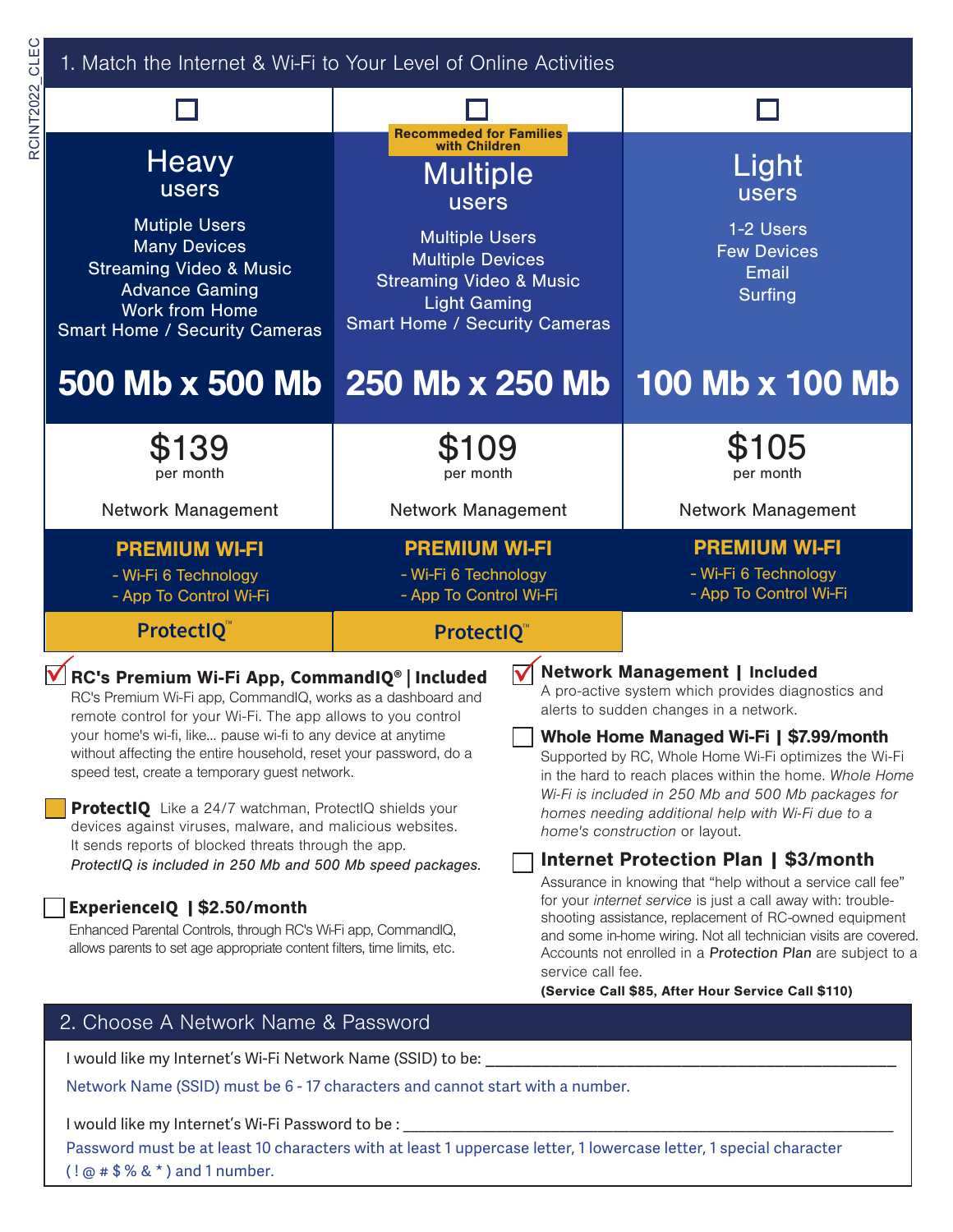# RCINT2022\_CLEC RCINT2022\_CLEC

# (OPTIONAL) 3. Voice Service

## Phone \$5<sup>\*</sup>/month (VoIP, Internet is required.)

Calling features include... Voice Mail, Voice Mail to Email, Voice Mail to Text, Caller ID, and Call Waiting.

Plus, Unlimited Long Distance within the continental U.S. In the case of a power outage, when internet is down, Call Forward Internet Down will forward calls from your home number to cell phone number.

\*City and state taxes, hearing impaired and 911 charges will apply. Some restrictions may apply.

# Phone Protection Plan \$1/month

Assurance in knowing that "help without a service call fee" for your phone service is just a call away: troubleshooting assistance, replacement of RC owned equipment and some in-home wiring. Not all technician visits are covered. Accounts not enrolled in Protection Plan are subject to a service call fee.

# Service Call \$85, after hours \$110

Phone Protection Plan is not offered as "stand-alone" and must accompany an Internet Protection Plan.



# ONLY COMPLETE THIS SECTION - IF APPLYING FOR RC VOICE SERVICE

# **Directory Information**

Do you want your name published in the telephone directory:  $\Box$  Yes (FREE)  $\Box$  No

# If No, do you want it Unlisted or Nonpublished in Directory?

 $\Box$  Unlisted \$2 /month - This phone number is not listed in the Directory but is in Directory Assistance.

\_\_\_\_\_\_\_\_\_\_\_\_\_\_\_\_\_\_\_\_\_\_\_\_\_\_\_\_\_\_\_\_\_\_\_\_\_\_\_\_\_\_\_\_\_\_\_\_\_\_\_\_\_\_\_\_\_\_\_\_\_\_\_\_\_\_\_\_\_\_\_\_\_

 $\Box$  Nonpublished \$3 /month - This number is not listed in the Directory or Directory Assistance.

Print your name(s) as you would like it to appear in the directory:

First \_\_\_\_\_\_\_\_\_\_\_\_\_\_\_\_\_\_\_\_\_\_\_\_\_\_\_\_\_\_\_ Last \_\_\_\_\_\_\_\_\_\_\_\_\_\_\_\_\_\_\_\_\_\_\_\_\_\_\_\_\_\_\_\_\_\_\_\_\_\_\_

Address as you wish it to appear in telephone directory:

## Additional Listing(s):

o Residential Listing \$1.50/month: First \_\_\_\_\_\_\_\_\_\_\_\_\_\_\_\_ Last \_\_\_\_\_\_\_\_\_\_\_\_\_\_\_\_\_\_\_\_\_\_\_\_\_\_\_\_\_

 $\square$  Business Listing \$6.00/month: Business Name

## Long Distance:

Regulations now require you to select a long distance company to provide your 1+ dialed InterLATA (out-of-state) and IntraLATA(in-state) long distance service for calls outside your local telephone company calling region. Please contact one of the long distance carriers on the sheet of carriers, ask them about their calling plans, and then select one of the equal access long distance companies. NOTE: These long distance carriers are listed in no particular order. Please indicate your choice of long distance carriers below.

InterLATA (out-of-state) \_\_\_\_\_\_\_\_\_\_\_\_\_\_\_\_\_\_\_\_\_\_\_\_\_\_\_\_\_\_\_\_\_\_\_\_\_\_\_\_ IntraLATA (in-state) \_\_\_\_\_\_\_\_\_\_\_\_\_\_\_\_\_\_\_\_\_\_\_\_\_\_\_\_\_\_\_\_\_\_